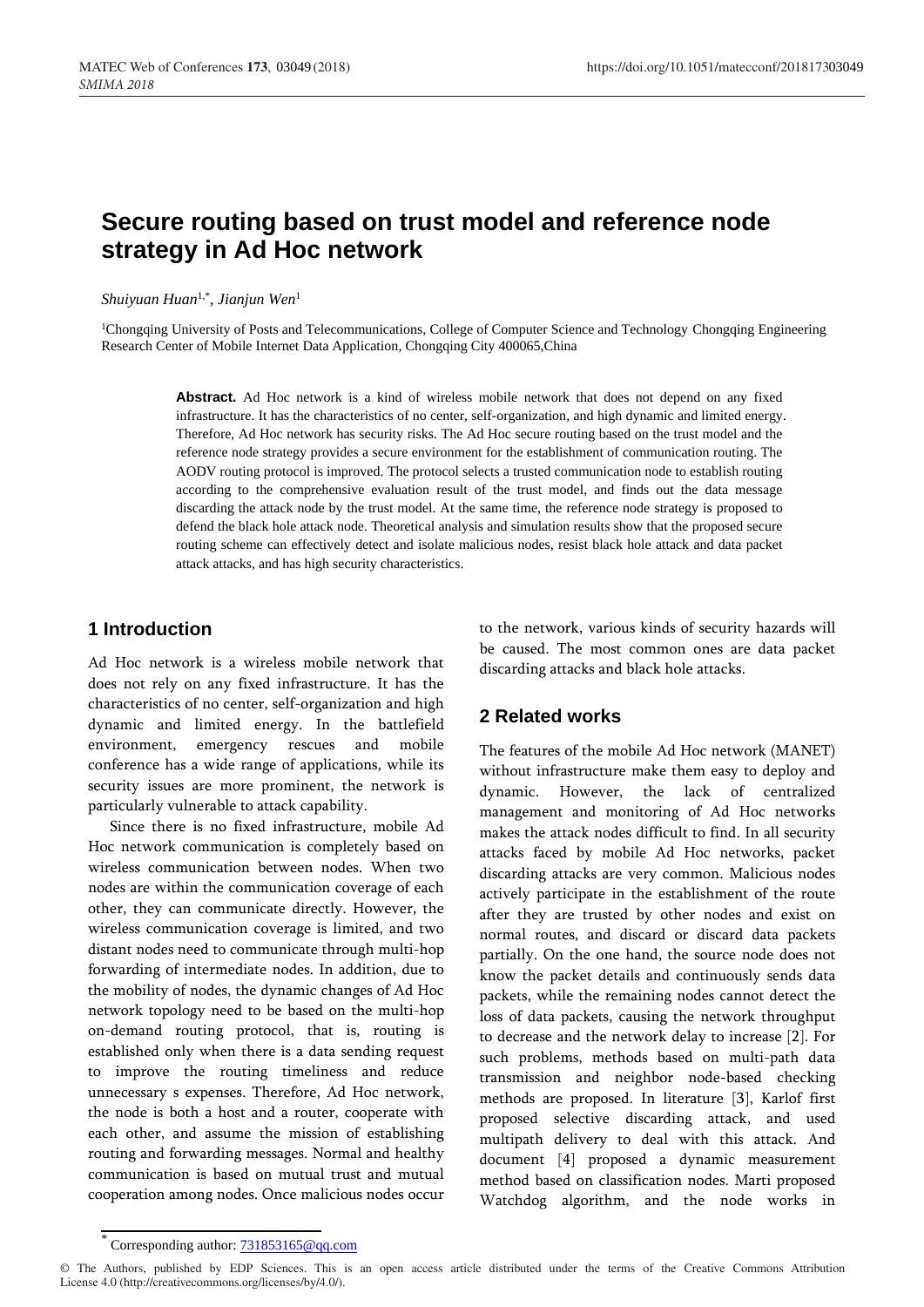promiscuous mode [5]. The last-hop node uses the feature that the wireless signals is exposed to the air to monitor whether the next-hop node continues to forward the packet. In literature [6], on the premise that malicious nodes do not discard RREQ and RREP packets, a time-based hand-raising penalty strategy is proposed. The black hole attack is that the attacking node fakes and sends a false routing reply (RREP) without understanding the actual routing, and disrupts the normal routing process of the routing protocol [7]. The method of adding a valid bit to the reply message in this kind of attack literature [8], Deshmukh and so on; literature [9] proposed AODV routing protocol based on the trust model. Feifei Bu and others proposed to use the virtual node as the target node to determine the attack node, but the existence of the target node is easily seen by the attack node [10]. The trust evaluation models proposed to [11]. Attack has a certain effect, but for some packet discard attack effect is not obvious.

The routing protocol based on trust evaluation model has the characteristics of small computational complexity, flexible model application and global collection of evidence. In this paper, a secure AODV routing mechanism based on trust model is proposed to message discarding attack and black hole attack.

# **3 Trust model**

The existing trust model is mainly based on the Bayesian approach reference monitor [12] and the vector model reference monitor [13]. The trust model in this paper is based on the Bayesian approach including direct trust and indirect trust, and uses packet-based statistics and time-based statistics the show of hand punishment strategy to assess.

### **3.1 Message Statistics Strategy Based on Direct Trust Model**

Direct trust refers to the trust relationship evaluated by the node by collecting the packet loss rate information based on the packet statistics and the Bayesian trust model.  $\alpha$  indicates the number of times the node has a normal packet loss rate and  $\,\beta\,$  indicates the number of times that an error has occurred on the node. If the packet loss rate is less than the normal packet loss rate,  $\alpha = \alpha + 1$ . If the packet loss rate is greater than the normal packet loss rate, then  $\beta = \beta + 1$ . We use *Direct* \_Trust \_value(i) to denote the direct trust value of node i.

$$
Direct\_Trust\_value(i) = \frac{\alpha}{\alpha + \beta} \tag{1}
$$

Aiming at partial data packet discarding attacks, this paper adopts the penalty policy based on packet statistics. This policy needs to modify the format of the original data packet. As shown in Table 1, the numbers of each packet, Num, and the total number of packets, Sum, are added. The original packet information is unchanged.

| Num | 811 M | The original message<br>information |
|-----|-------|-------------------------------------|
|     |       |                                     |

During communication, the target node saves a message record table as shown in Table 2, including Routinfor, Lastnum, Lossnum, Rsum and Lossrate. Routinfor represents the node information of the current communication link, lastnum records the number on the last received packet, Lossnum represents the cumulative sum of the packet loss, and Lossrate represents the packet loss rate. As shown in equation  $(2, 3, and 4)$ :

> $Lossnum = Lossnum + Num - Lastnum$ (2)

$$
Rsum = Sum \tag{3}
$$

$$
Loss rate = Lossnum / Rsum
$$
 (4)

Since there will be a normal packet loss rate on the network, you can set a threshold  $\rho$  that is slightly larger than the normal packet loss rate. If Lossrate is greater than the threshold  $\rho$ , you can suspect that there are some packets in the path that discard the attacked node. If Lossrate is smaller than the threshold, the path is normal.

Table 2. Node packet record table



# **3.2 Raising hand reporting strategy based on indirect trust model**

Indirect trust refers to the source node collects information reported based on the time hand reporting mechanism and evaluates the relationship through the Bayesian trust model. The Bayesian model under indirect trust evaluation records the reported node and the reported node, and  $\lambda$  indicates the number of times the node is reported or reported. If the node is reported or initiated,  $\lambda = \lambda + 1$ . We use Indirect\_Trust\_value (i) to represent the indirect trust value of node i, then (5):

$$
Indirect\_Trust\_value(i) = \frac{1}{\theta\lambda + 1}
$$
 (5)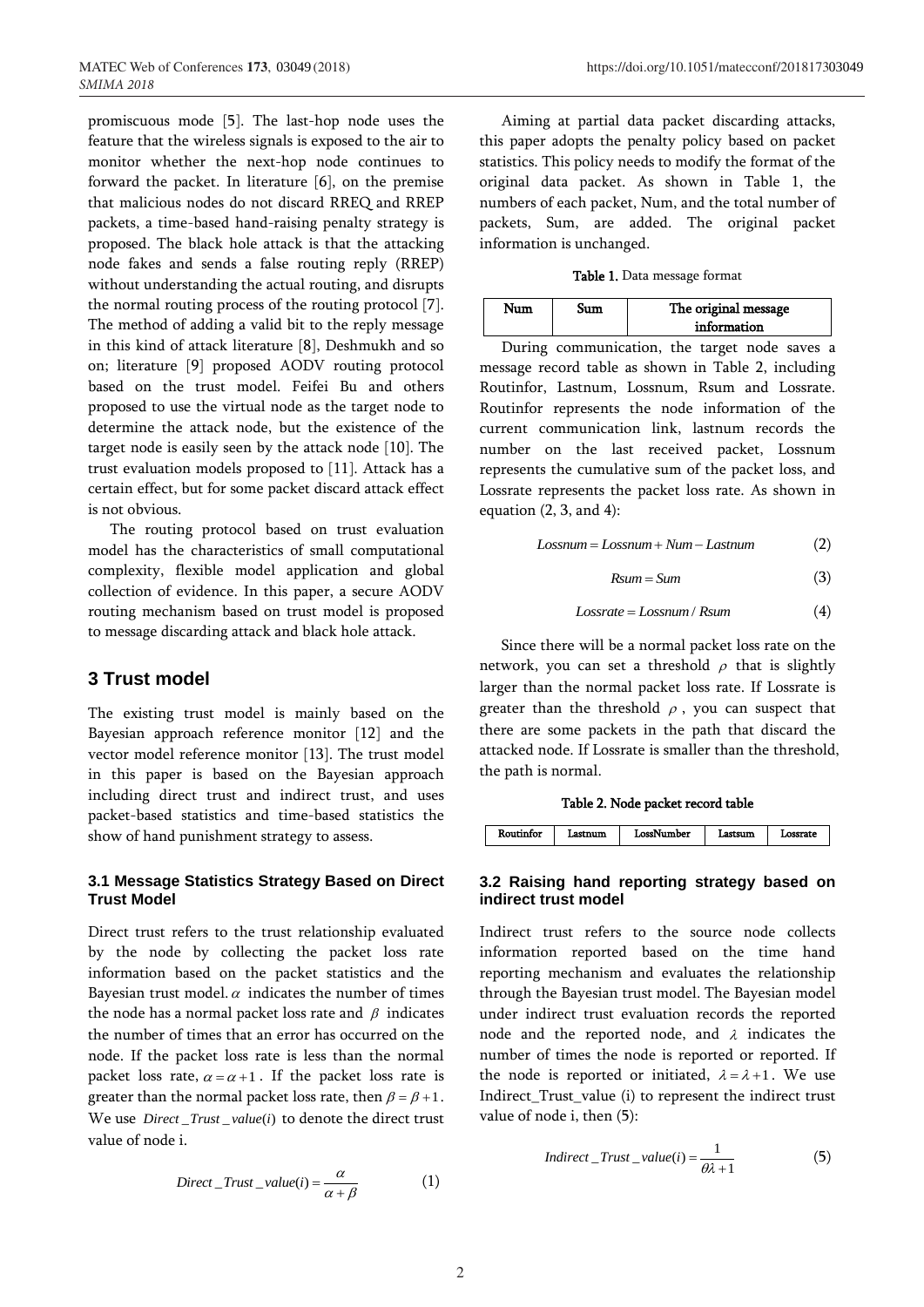Among them,  $\theta(0 < \theta < 1)$  is the influence factor of indirect trust value, avoiding the indirect trust value dropping rapidly due to multiple reporting.

In reference [5], a hand-raised punishes strategy based on time statistics finds that after a node is attacked, a node initiating a report uses a new message to notify other nodes in the route to end waiting. Considering that a new message has a large overhead, the strategy has been modified, using the normal end of the data packet to inform the end of the node to wait.

Based on the direct trust value and the indirect trust model, the method of calculating the total trust  $\textit{Trust\_value}(i)$  of node i is given, as shown in equation (6):

$$
Trust\_value(i) = \eta Direct\_Trust\_value(i)
$$
  
+(1-\eta)Indirect\\_Trust\\_value(i) (6)

 $\eta$  is the weight coefficient of the direct trust value, and  $0 < \eta < 1$ .

In this paper, by sett a trust threshold F to determine whether a node is credible, greater than F is considered credible, less than F is considered untrustworthy. F is initialized to 0.5, when the trust value of the node is greater than F, the node is considered as trusted; but if the trust value of the node is less than F, the node is considered as untrustworthy.

### **3.3 Trust value update**

Because Ad Hoc network has the characteristics of mobility, it needs regular statistics and updates on trust value of the network. The trust values statistics node and the reference node is the same node.

#### 3.3.1 Initialization

In the network initialization phase, a secure node M is selected as the trust value node and only the timebased punishment mechanism of hand-held report mechanism and the penalty policy based on packet statistics are used during the initial communication. To avoid the exposure to reference nodes, the initialization phase reference node policy does not run temporarily; the initialization trust threshold is set to F.

#### 3.3.2 Trust statistics and updates

The node trusts value and the trust values statistics node periodically updates. Since the attacking node frequently participates in the network communication, the energy consumption of the node is large. The trust

value statistical node S performs trust value and remaining energy rate of each node in the network Statistics, for the average trust value below the threshold of the whole network broadcast. At the same time, each node obtains the average trust value information and the attack node information about its own neighbor nodes, and clears the average trust value information about other nodes in the node information table. The trust value is calculated as shown in equation (7):

$$
STrust\_value(i) = \frac{1}{n} \sum Trust\_value(i)
$$
 (7)

STrust\_value(i) represents the average trust value of node i.

#### 3.3.3 Reference node update

Considering that the energy consumption of the trust values statistics node S is large, the new trust values statistics node is selected as the node N with the highest trust value and the weighted trust values weighted by the energy residual. To avoid N-node exposure, the update tells the N-node by the S-node. Due to the strong mobility of Ad Hoc networks, N nodes need to reserve a set of candidate nodes, where the candidate node is the node set with the top 10% of the weighted trust values obtained according to (8).

$$
WTrust\_value(i) = \mu \times EnergyRate(i)
$$
  
+(1- $\mu$ ) × STrust\\_value(i) (8)

The *EnergyRate(i)* represents the residual energy rate of the node i, and *WTrust* \_ value(i) represents the weighted trust value of the node i, and the specific value of the weight coefficient of  $\mu(0 < \mu < 1)$  can be determined by the experiment.

## 3.3.4 Update of path query nodes

It is assumed that the total number of nodes in the network is n, the S node is the reference node and the query node is the node that sends the query message. The point set of the N (trust value statistics node) node randomly selects the point set of the nodes of the weighted 20%-40% before the weighted trust value as the path query node.

$$
k = n \times 0.2 \times \gamma \tag{9}
$$

# **4 Secure routing based on trust model**

In this paper, secure routing to require that each node maintains a trust table and the trust table is regularly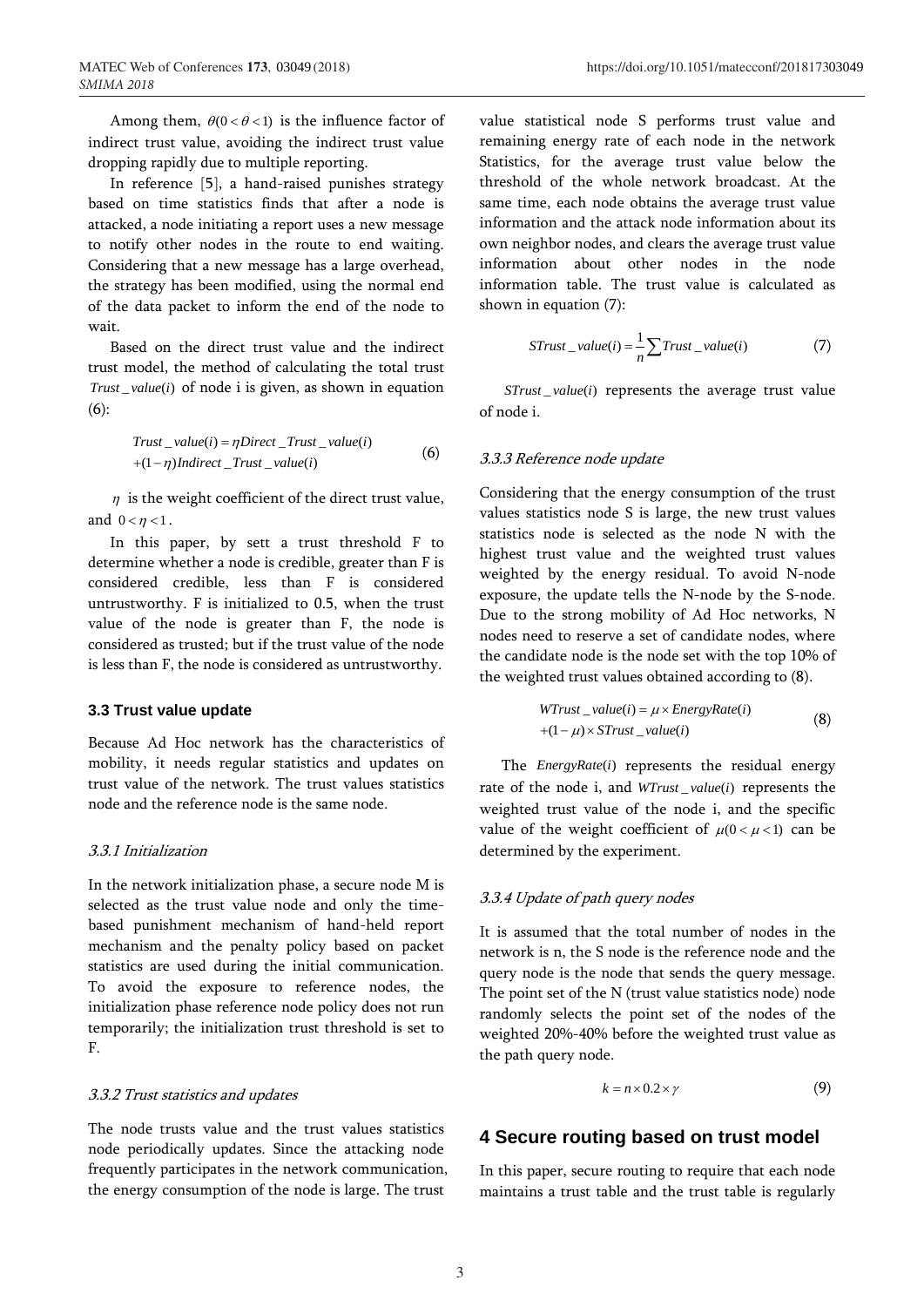updated according to 3.3.2. The establishment of the security route mainly includes two phases: the reference node policy and black hole attack node discovery, and the establishment of the security route.

#### **4.1 Reference node strategies**

Trust-based model often can only prevent data packet discarded attacks, but black hole attacks cannot be a good defense. Therefore, this article further introduces the reference node strategy. Here we set the reference node as S (which is also used as the target node in the reference node strategy), and there are multiple query nodes. As shown in FIG.1, during the path finding message initiated by the source node A, the destination node S receives an RREQ request message from multiple routes. Then, after receiving the RREQ message sent by multiple nodes A, the node S may be sure that node A will send data to it. A node also receives multiple RREP packets, but only the shortest route will be selected. In Figure 1, Node B is a node that attacks black hole hybrid full data packet discard attacks. Therefore, node A chooses the route from node B. After data communication, It is found that the data black hole formed by the node B does not forward the data, and therefore the destination node S cannot receive the data message. Since S knows that node A sends data to it, when node S does not receive data after a period of time, It can suspect that node A has a problem with the current route. Through the report on node S, We can find the attack node.





The reference node S needs to maintain a reference node routing information table when the query node initiates an RREQ packet, as shown in Table 3, including the source node ID, destination node ID, routing link information, and RREQ request start time. This table records a number of routing information about the query node to the reference node. When the node S receives the RREQ packet of the query node A, It immediately sets the time waiting timer, as shown in equation (10).

$$
MaxTolerance Time = Tolerance WTime + i * a \qquad (10)
$$

MaxTolerateTime is the maximum tolerable time, TolerateWTime is waiting for tolerance, and i am the number of nodes in the link. The destination node S

does not receive the data message from the node an or receives the data message within the MaxTolerateTime time, the S node stops waiting and sends a report message ROUT\_SPME (Routing spoofing message), where the format of the ROUT\_SPME message is as shown in Table 4, the ROUT\_SPME report message includes a message type Type, a destination node ID, a source node ID, and whether or not the data value is accepted. Values of 0 and 1, 1 means that the data is received and 0 means no data is received. When the destination node S sends a report message, it randomly selects a route to the node A for sending from the reference node routing information table.

Table 3. Reference node routing information table

| Routinfor<br>Reporter ID<br>Source | Start time |
|------------------------------------|------------|
|------------------------------------|------------|

Table 4. ROUT\_SPME message format

Type | Destination ID | Source ID | Value When the source node receives the report message from the reference node S, the analysis node receives the ROUT\_SPME message information, and if the Type value is 0, queries the current communication route to S and stops the route, queries the returned node B of the RREQ, and sends Node set to attack nodes, the whole network broadcast. If type is 1 this will end the route normally.

In the process, the aforementioned time-based raises hand reporting mechanism and packet-based statistics function normally. When the REPMESS reports message and the ROUT\_SPME report messages to exist at the same time, they are handled according to the punishment policy reported by the time-based raise their hands while the report message of the ROUT\_SPME is invalid. Because there is a greater chance of attack of discarding completely data packets at this time, Instead of directly judging the node as an attacking node and excluding the network in order to avoid misjudgment choosing lighter penalties.

#### **4.2 Secure routing to find ways**

During route routing, the node first determines whether the trust value of the neighbor node is greater than the threshold F before initiating the RREQ packet. If the value is greater than the threshold F, the node sends an RREQ path finding message to the neighbor node; otherwise, the node does not send an RREQ packet, the process shown in Figure 2 (a) below. Similarly, the following nodes will determine the trust value of their neighbors until the target node receives the RREQ packet. After receiving the RREQ packet,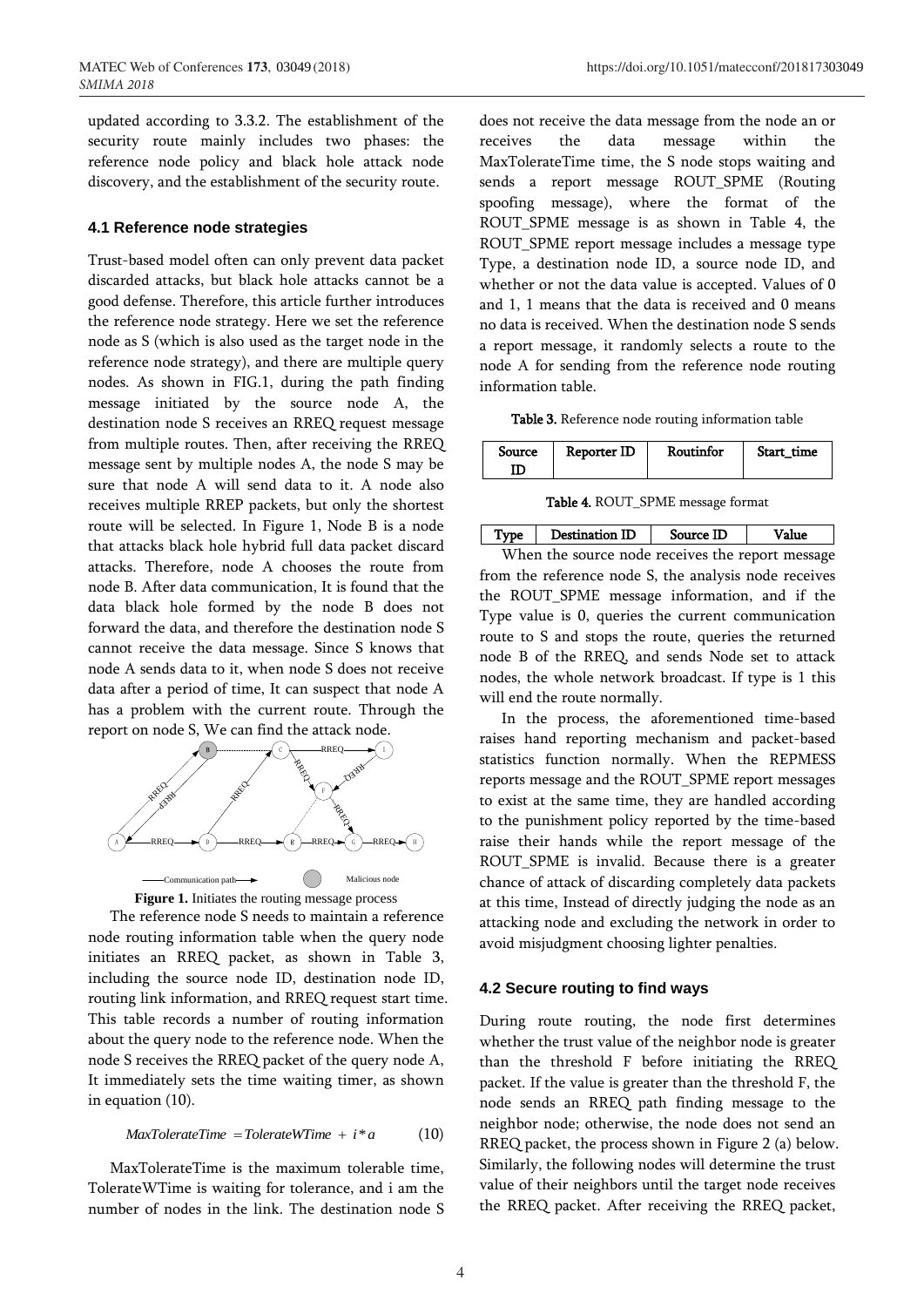the target node initiates an RREP packet of the reverse route. At the same time, the node determines whether the next-hop node trust value is greater than the threshold F according to the flowchart shown in FIG .2 (b) until the destination node receives the RREP or the route one of the nodes is not trusted.



**Figure 2.** Node path-finding flow chart

The security route determines the trust value of the forward and reverse routes to find a secure route to ensure the security of the communication route.

# **5 Security analysis**

Security analysis is mainly explained from the attack mode of the defense.

# **5.1 Defense black hole attacks**

The reference node strategy is proposed to this paper for the characteristics of the direct forgery of the black hole attack node and the discarding of the data message. The query node initiates an RREQ message to the reference node, and the reference node can receive a request initiated by multiple routes. In this case, the reference node starts the timer; at the same time, the black hole node receives the RREQ message and directly replies to the node with the optimal route, Then inquires the node and the black hole node carries on the correspondence; After all the black hole nodes discard all the packets, the reference node cannot receive any packet information. According to (10) formula, when the timer time exceeds the maximum tolerance time MaxTolerateTime, the reference node initiates the report message ROUT\_SPME and Type equal to 1. The source node by

viewing the Type information about the ROUT\_SPME packet, a black hole attack node can be found and the attack node can be excluded from the network.

#### **5.2 Defense data packet discard attack**

The comprehensive evaluation of trust value Trust\_value(i) in trust routing model based on trust model consists of direct trust value and indirect trust value. The direct trust value decreases from the increase in reporting times  $\beta$ . The value of the indirect trust decreases with the increase of the number of  $\lambda$  Times reported; the comprehensive assessment of the trust value and the threshold to compare, you can find out the data packet discarded attack node defense packet discards attacks.

# **6 Experimental result**

In this paper, the ADOV protocol is used as a prototype to deal with packet discarding attacks and black hole attack hybrid full data packet discarding attacks. The security strategy in this paper is simulated and compared.

Simulation platform using Ubuntu 12.04 to build NS 2.35 network simulation platform, experimental simulation part of the fixed environment parameter settings as shown in Table 5:

| <b>Table 5.</b> Simulation Parameter Table |  |
|--------------------------------------------|--|
|--------------------------------------------|--|

| Simulation area           | $1000 \times 300$ |
|---------------------------|-------------------|
| The total number of nodes | 50                |
| Movement type             | Random Waypoint   |
| Maximum node speed        | $20 \text{ m/s}$  |
| Stay time                 | 0s                |
| Number of communication   | 10                |
| connections               |                   |
| Data source type          | ∩RR               |

### **6.1 Experiment 1: network delay with the change of communication time.**

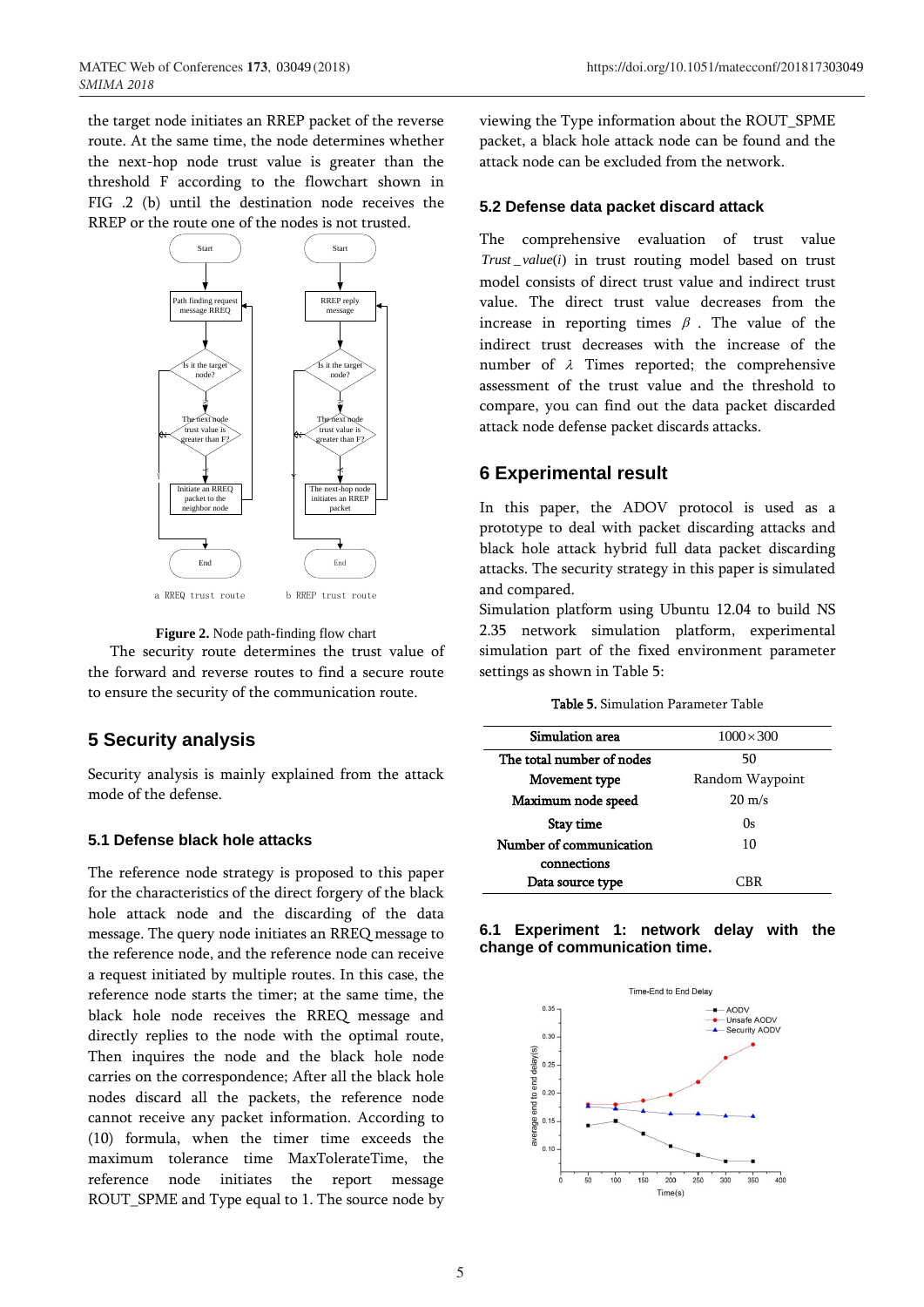Figure 3 shows the performance of the AODV routing protocol in terms of end-to-end packet delays in three scenarios of different network conditions. It can be seen that when a malicious node initiates a packet discards attack, the malicious node Discards the message or discards the message partly, the communication breaks down, with the passage of time, and the transmission delay of end-to-end greatly increases. After introducing this scheme, the end-toend time delay reduces gradually with the passage of time. This is because, once a malicious node initiates an attack, it will be reported by a normal node so as to reduce the trust value. The network periodically cleans malicious nodes. With the passage of time, malicious nodes are easily discovered and removed from network attacks, and the network gradually recovers health. At the same time, since the introduction to this program, each node need to implement the trust statistics and reference node strategy, it will occupy part of the node time, so the network delays is slightly higher than the normal AODV protocol.

## **6.2 Experiment 2: Packet delivery rate when communication time changes**



**Figure 4.** Packet delivery rate in the network

Figure 4 shows the performance comparison of packet delivery rate of three routing protocols. As can be clearly seen from the figure, when an attack node is added, both the black hole attack node and the data packet attack node has packet discarding. Therefore, the node will not receive the message, with the passage of time; the packet delivery rate of the network is getting lower and lower. When the security AODV routing protocol is introduced, since the trust models and the reference node policy can discover and report to attack nodes. As time changes, the attacking node will be gradually discovered and

cleared of the network, and the packet delivery rate of the network will be restored to normal.

The experimental results show that the performance of this scheme as the system running time increases. This is because as the malicious nodes become more exposed to time, the system can identify malicious nodes faster and more accurately. At the same time, after introducing this scheme, each node need to implement the trust statistics and reference node strategy, which will increase part of the overhead and increase the network delay.

# **7 Conclusions**

Aiming at the security problems of data packet discarding attacks and black hole attacks existing on Ad Hoc networks and combining the existing defense models, a defense data packet discarding attack and a black hole attacking solution based on trust model and reference node strategy are proposed. Through experimental simulation, the model can detect black hole attacks and data packet discard attacks and improve network security. However, due to the increase of the trust model and the reference node strategy, the delay of the network will be affected. In the next stage, the model will be transplanted to other secure routing protocols and the routing protocol will be improved to reduce the control overhead.

# **8 References**

- 1. Zhongke Zhan, Yun Wang, A secure communication model for defending against Insider packet dropping attacks, Chinese Journal of Computers. 2003-2014(2010)
- 2. Karlof, C. Wagner, D. Secure routing in wireless sensor networks: attacks and countermeasures, IEEE International Workshop on Sensor Network Protocols and Applications, 113-127(2003)
- 3. Haiyan Liu, Liang Tan, Chunling Liu, Improved multi-channel access protocol study based on Ad Hoc, Computer Science, 155-159(2016)
- 4. S. Marti, Mitigating routing misbehavior in mobile ad hoc networks, International Conference on Mobile Computing and NETWORKING ACM, 255-265(2000)
- 5. Yanan Song, Study on mobile ad hoc network route security. Doctoral Thesis, Nanjing University of Posts and Telecommunications, (2014)
- 6. Wang, B. Wei, W. Dinh, H. ET al, Fault Localization Using Passive End-to-End Measurement and Sequential Testing for Wireless Sensor Networks, IEEE Transactions on Mobile Computing. 439-452(2012)
- 7. Xin Liu, Tantong Zhang. Improved Black hole attack analytical model for MANNETs on demand